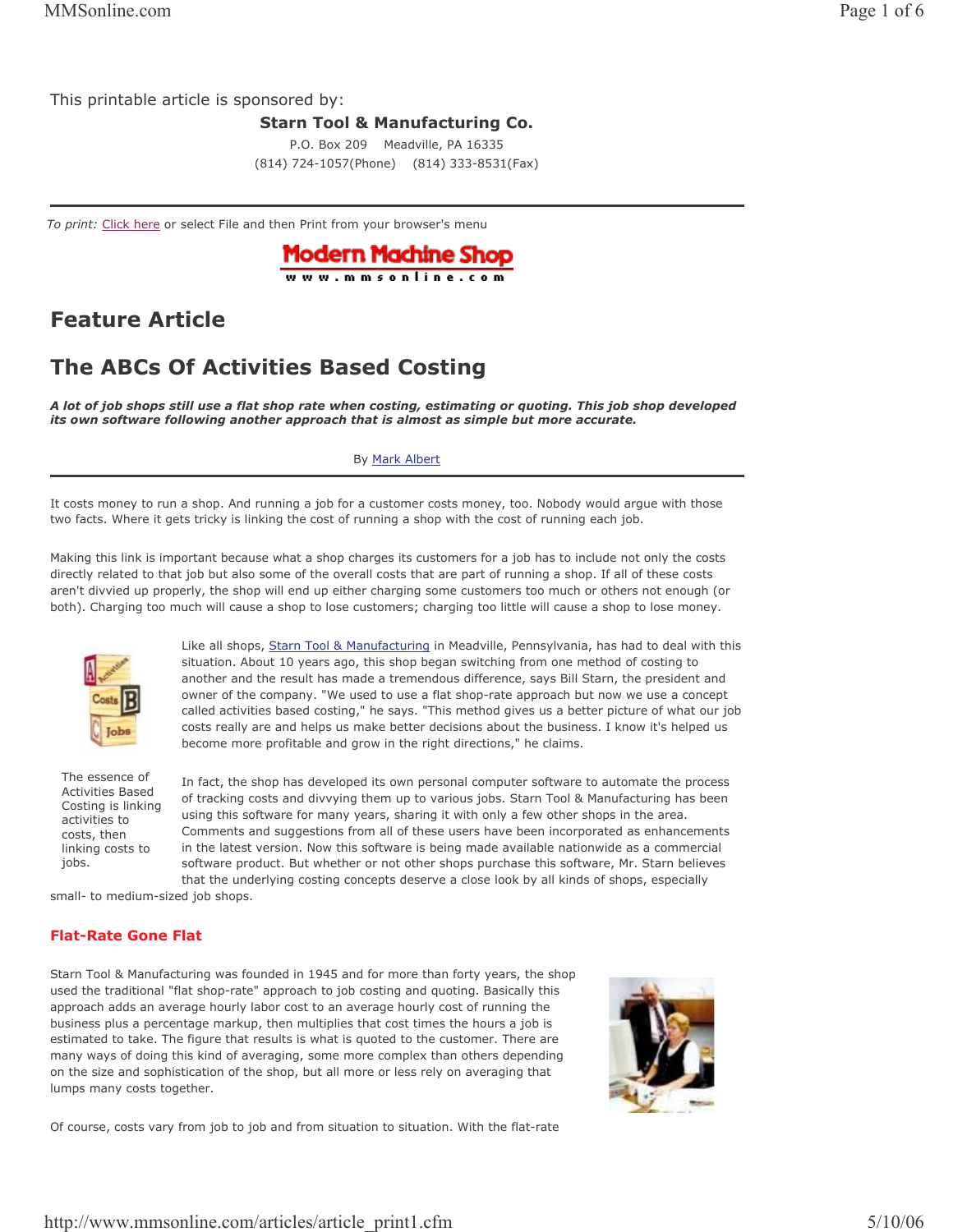approach, averaging evens out things that have gone up and down in the past so that a prediction can be made about the future. It assumes that the same ups and downs are likely to continue. It also takes the gamble that the ups and downs will cancel each other out over time, making the predictions reasonably accurate in the long run. In other words, the times that actual costs are lower than average will make up for the times that actual costs are higher than average. Most of the time, however, results will be as expected and a fair and adequate profit can be assured by applying the same markup to estimated costs.

Bill Starn watched his father before him run the company based on this kind of averaging. Working his way through the shop as he grew up, the younger Mr. Starn could see firsthand how inaccurate this system was, a poor reflection of what was happening on the shop floor. This approach frequently disguised losses or allowed for

Linda Maloney reviews a cost report with Bill Starn, president of Starn Tool & Manufacturing. Activities based costing gives Starn Tool & Manufacturing a better, clearer picture of shop costs and a more effective tool for making business decisions.

missed profit opportunities. Later, after he took over the company, Mr. Starn began implementing what he believed would be a better way to get the information he needed to make more educated decisions about the business.

"The big problem with flat-rate systems," explains Mr. Starn, "is that they make some jobs look like losers when they aren't and some jobs look like winners when they aren't. This happens because a flat shop rate doesn't-and can'ttake into account the important differences between related costs and activities."

Mr. Starn uses the diagram in Figure 1 (below) to make this point. He says that on average, flat-rate costing will be about right for only 80 percent of the jobs to which it is applied. These are the "bread and butter" jobs that a shop hopes to thrive on. Unfortunately, 20 percent of the jobs that a shop quotes on using a flat shop rate will be costed too high ("shark bait" to be snatched away by aggressive competitors who are using more accurate cost estimates) or costed too low ("margin killers" that lose money and pull down the shop's overall profitability).

"Years ago, the 80/20 rule was good enough, but as job shops like ours took on more complex work using more sophisticated equipment in a more competitive environment, the stakes became higher. There's less room in today's world for the inevitable errors involved with a flat-rate approach," says Mr. Starn. "Variations in costs do not cancel each other out over time as we could once assume. In fact, even small differences in cost factors that tend to be overlooked can have a significant impact. However, a carefully implemented ABC system identifies these differences and shows the results." Table I (below) puts this point into view.

Starn Tool & Manufacturing is typically an untypical job shop. Started as a precision contract machining company, it now offers a wide range of services in the fields of precision machining and contract tooling. "We handle everything from precision machining, tool and die, spare parts tooling, fixtures, molds, and gages, to complex assemblies. Our common dimensional tolerance is 0.0001 inch and we're set up to handle orders ranging from larger production runs to one-off precision machined parts," states Jim Dinger, Starn's director of marketing. In addition, the company has a product line of "Tool Room Time Savers" such as compound sine bars, grinding wheel dressers and indicator bases, which are marketed to companies within the industry.



The 80/20 Rule Applied To Job Shops

Figure 1: The averaging inherent in flat-rate costing inevitably causes a shop to over- or under-quote about 20 percent of the jobs it bids on. These odds aren't good enough to keep today's job shop in the running, says Bill Starn.

"The departments within the company are so different that a flat shop rate would obviously not work," Mr. Starn observes, "but even within departments, operations and activities are so different that each department has a different cost structure." According to Mr. Starn, this situation is an ideal application for the flexibility of ABC. "In fact, it's the only way we could get a handle on our costs and make sure that we're really making money on all of these projects," he says.

### **What Is Activities Based Costing?**

In essence, ABC is a way to link costs with activities and link activities with the jobs or products that caused the activities. That way, all costs are divvied up and directed to the appropriate job or product, not just the costs that are obvious or easy to link. By linking activities with jobs or products, the cost of these activities can be more precisely allocated to the appropriate jobs or products.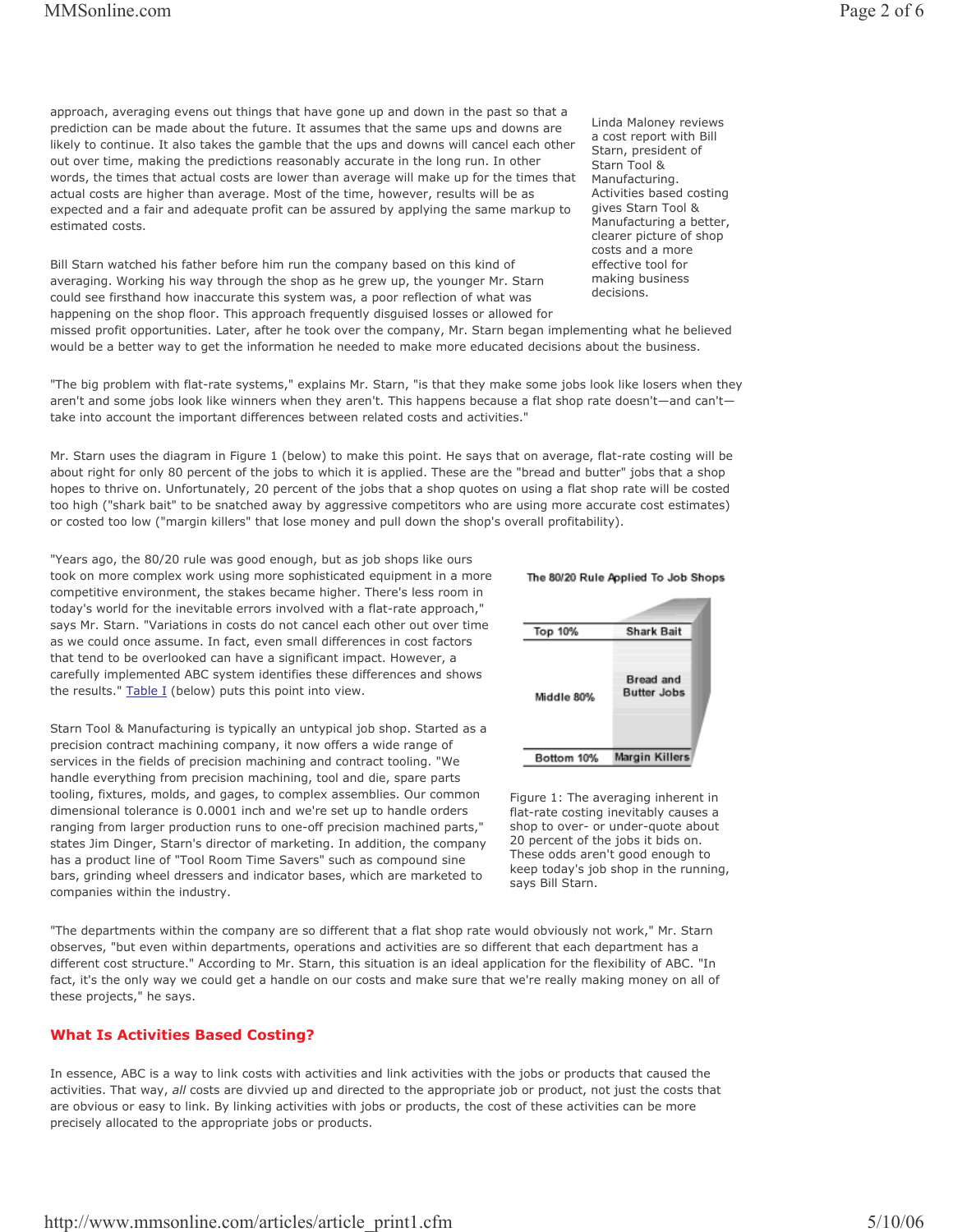The beauty of ABC is that it gives shop managers a way to link costs that are not easily or obviously related to jobs, and to make meaningful distinctions that reflect the significant differences between jobs or products.

ABC is not the same as cost accounting, although some cost accounting systems are built around the concepts of ABC. ABC is not the same as estimating or quoting, although ABC provides information that makes estimating and quoting more precise and reliable. ABC is not a shop control system, although ABC may help a shop understand what it really needs to control and what it doesn't.

The underlying concept of ABC is that the jobs, services, or products provided by a shop create activities and those activities create costs. All of the costs not directly attributable to these jobs, services or products must be associated with the activities that make them necessary. Then each activity's accumulated costs must be associated with the jobs, services or products that make them necessary and then the accumulated costs must be distributed among the jobs by some logical basis-a formula or rate.

| Table disposition<br>SE14 1 3 34 T<br><b>Job Cost Rates Employee Comparison</b> |                |                |  |  |  |  |  |
|---------------------------------------------------------------------------------|----------------|----------------|--|--|--|--|--|
|                                                                                 | Employee No. 1 | Employee No. 2 |  |  |  |  |  |
| <b>Hourly Pay Rate</b>                                                          | \$10.00        | \$10.00        |  |  |  |  |  |
| <b>Vacation Time</b>                                                            | week           | 3 weeks        |  |  |  |  |  |
| <b>Health Insurance</b>                                                         | S125/Month     | S320/Month     |  |  |  |  |  |
| Job Cost Rate                                                                   | <b>\$27.43</b> | \$29.06        |  |  |  |  |  |

Even this very simple comparison shows how a few variables can have a substantial impact on the hourly labor rate applicable to job costing. Although both employees have the same hourly rate, there is a 6.3 percent difference in actual costs.

By making shop managers think about activities in relation to costs instead of just thinking about jobs in relation to costs, ABC allows a truer, more complete picture of costs to emerge. The cause-and-effect relationship of costs and jobs becomes clearer. For example, when it becomes obvious that a certain kind of job causes activities that the shop ultimately must pay for, the shop can develop some kind of formula for directing an appropriate portion of that activity's cost to that kind of job. The formula usually breaks down the accumulated costs of that activity (what that activity cost for a whole year, for the whole plant, for all employees and so on) according to some statistical basis to be applied as a rate-per incident, by the square foot of plant space, per worker, and so on.

# **Implementing ABC**

The way ABC works can be seen best by looking at some examples drawn from Starn Tool & Manufacturing's own experiences with it.

"When we started to move toward activities based costing," Mr. Starn recalls, "some of our discoveries were startling. The best example involved our second biggest customer, a nationally recognized company we had been working with for years. A more complete picture of our costs revealed that most of the jobs we did for them were at a very slim profit margin and more than a few actually lost money."

Initially, he reports, efforts were made to restructure pricing for this customer to a more realistic and sustainable level, but the efforts met strong resistance. "We had to decide whether we really wanted to keep this business and after some soul-searching, we eventually dropped them."

Reflecting on this incident, Tim Mullen, vice president of administration, notes, "The work for this customer was difficult, involving some of our most precise machines and our most skilled operators. These jobs were naturally at the high end of our costs but the flat rate we had been quoting was based on average costs. That might have been okay if this customer didn't account for an above average percentage of our sales. In this case, the law of averages was working against us." Mr. Mullen also notes that averaging tends to produce quotes that consistently attract the higher cost work because those jobs benefit from the built-in discount created by averaging.

Mr. Starn believes that ABC is most likely to be an eye-opener when it comes to direct labor rates. "In our shop, we still find it remarkable what a difference the cost of benefits, paid vacations, insurance, overtime and other variables make in one worker's hourly rate versus another even though the hourly wage for both employees is the same," he says.

ABC helps the shop make better utilization of its equipment. It helps protect the organization against mistakes based on what seems like common sense. "One of the early lessons we learned was from a job we had that at first seemed like a good candidate for a CNC machining center," Mr. Starn recalls. "The part had a number of holes to be drilled, in addition to milling and profiling. Conventional wisdom would say that drilling operations would be very efficient and economical if incorporated into the part program, but our cost analysis proved otherwise," he says. Moving the drilling operations to a manual drill press with a lower skilled operator proved to be much more profitable, even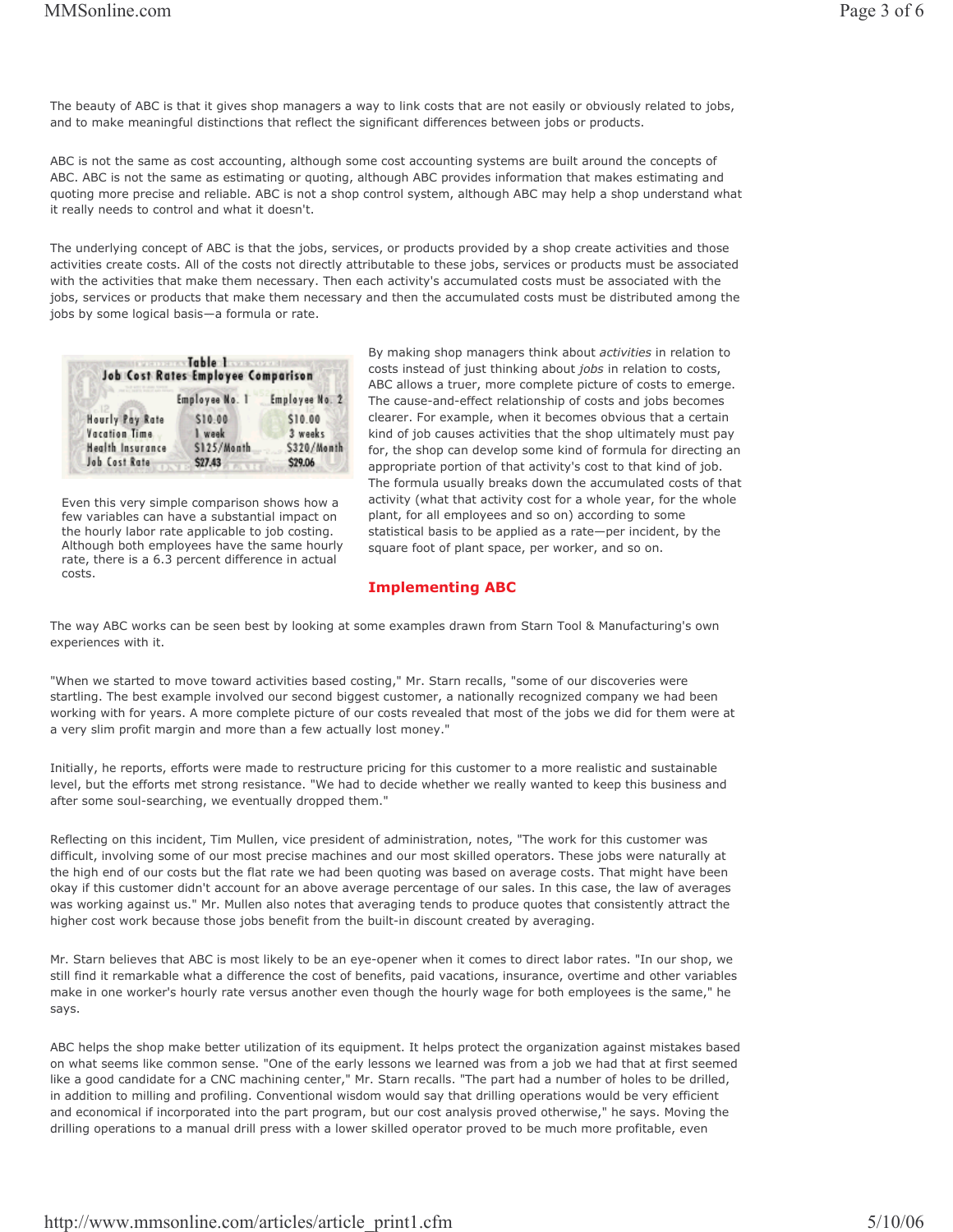though a special drilling jig had to be designed and machined for this job. "Just because CNC is obviously more efficient doesn't mean it's necessarily more economical," Mr. Starn says, summing up.

In general, Mr. Starn attributes these benefits to ABC: "We've doubled our company's profit margin compared to our results in the 1970s and 80s, when we were starting to switch our costing philosophy. By paying attention to all of the costs of all our activities, we've learned what work we're comfortable with and what we're most competitive at. Those are the jobs we try to concentrate on in our quoting activity," he says.

"That doesn't mean we can't pick and choose some jobs that will stretch our skills or grow our expertise, but we won't be fooling ourselves about the cost of this on-the-job training," notes Mr. Starn. He adds, "At the same time, we also see the value of jobs that will fill our machines, because high utilization helps drive down our costs "

According to Mr. Starn, Starn Tool & Manufacturing is more successful in quoting, as it wins more of the quote requests it

responds to. "We bid on the jobs we know we can handle and are confident that we can make money at. It's simply less of a guessing game," he says. Mr. Starn believes that almost every shop can achieve a 90 percent success rate on quoting accuracy with a carefully implemented ABC system. See Figure 2 (above, right).

# **Better Decisions**

What types of equipment to buy is also influenced by ABC, both at the low end and the high end of technology. "Activities based costing helps us avoid buying a machine too expensive for the work, on one hand. On the other, it helps us avoid squandering expensive machines on work not priced to support it," says Mr. Starn.

Because Starn Tool & Manufacturing is involved in such a wide variety of work, its departments tend to be structured differently, with cost structures that vary likewise. ABC not only identifies and accommodates these differences, it capitalizes on them. Starn Tool's wire EDM department is a good example. Although it occupies a relatively small part of the building, that space is air conditioned, has special plumbing for chillers, has its own power conditioners on electrical lines, and other unique features that make its overhead costs significantly different from those of other departments. Its tooling costs (which include plain and premium EDM wire, dielectric fluids, filter cartridges and disposal charges), are higher than those of, say, the milling department. Labor rates are figured on a different basis,  $\text{to}$ 

"Our wire machines run in the untended mode much of the time," explains Mr. Starn, "and that has an effect on labor charged against a job. However, setup takes longer and requires more skill, so we factor that in separately, too."

In short, ABC lets Starn Tool's management make sure each department is earning its own keep and fully exploiting its own earning potential.

| Fed Index Cord                             |                         |                         |                               |                           |                  |                   |                             |                |                         |  |
|--------------------------------------------|-------------------------|-------------------------|-------------------------------|---------------------------|------------------|-------------------|-----------------------------|----------------|-------------------------|--|
| <b>Dug/Part #s.;</b>                       |                         | 1206898                 |                               | Rev.: 4                   |                  |                   | Performance Healthe: 000040 |                |                         |  |
| <b>Part NemeticATI 6/6 SEACT</b>           |                         |                         |                               |                           |                  |                   |                             | Flatybed Parts |                         |  |
| <b>Part Femile:</b>                        |                         |                         |                               |                           | Active Inventory |                   |                             |                |                         |  |
| 510. Customer:<br><b>Mekes:</b>            | <b>MACIÓ!</b>           | THACHAINAN TOBL PIEAD   |                               |                           |                  | <b>Die Henrik</b> |                             |                |                         |  |
|                                            |                         |                         |                               |                           |                  |                   | <b>Available</b>            |                |                         |  |
|                                            |                         |                         |                               |                           |                  |                   | <b>Plantilly Usept</b>      |                |                         |  |
| <b>District Mixture</b>                    |                         | x                       | Job Wistory                   |                           |                  |                   |                             |                | L.                      |  |
| $-21$                                      |                         | arte Dat<br>1754        | 14140335                      | <b>SWAY</b><br><b>UAu</b> |                  |                   |                             | <b>Pata Fe</b> |                         |  |
| LENGIL STEEL<br><b><i>UERBAL STEIR</i></b> | <b>BUSINESS</b><br>1234 | DR. KIN FOR<br>06/23/94 | <b>NVM</b><br><b>BISSIONS</b> |                           |                  |                   |                             |                |                         |  |
|                                            |                         |                         | List<br><b>MountCoas</b>      |                           |                  |                   |                             |                | <b>iki</b><br><b>AV</b> |  |
|                                            |                         |                         | 405455                        |                           |                  |                   |                             |                |                         |  |
|                                            |                         |                         |                               |                           |                  |                   |                             |                |                         |  |
|                                            |                         |                         | ×                             | $4 - 4$                   | 4-10             | 11/20             | 01-50                       | Gyer 54        |                         |  |
| Price/Part:                                | 333                     | 131                     | WT <sub>1</sub>               |                           | 48               | 48                | m                           |                | $2$                     |  |
| Job Log                                    |                         | <b>Investory Card</b>   |                               |                           |                  |                   |                             |                |                         |  |
|                                            |                         |                         |                               |                           |                  |                   |                             |                |                         |  |
|                                            |                         |                         |                               | <b>Tarifactus</b>         |                  | Survey            |                             | ×<br>fixed     |                         |  |
|                                            |                         |                         |                               |                           |                  |                   |                             |                |                         |  |

Figure 3: The "Part Index Card" screen in the

### **Software For ABC**

Like many job shops, Starn Tool & Manufacturing had developed a manual system that implemented the core concepts of ABC. The system involved a lot of record keeping functions like those that were being computerized on personal computers in the 1980s. Mr. Starn asked a local software developer to look at his ABC system and see how it could be turned into software. By 1989, a prototype of the system was being tested in house. The results were very encouraging.

"From the start, we were in no hurry to force a product to market," explains marketing director Jim Dinger. "We wanted to thoroughly prove the software in our shop as well as take





Figure 2: The results of activities based costing show up in a shop's bottom line.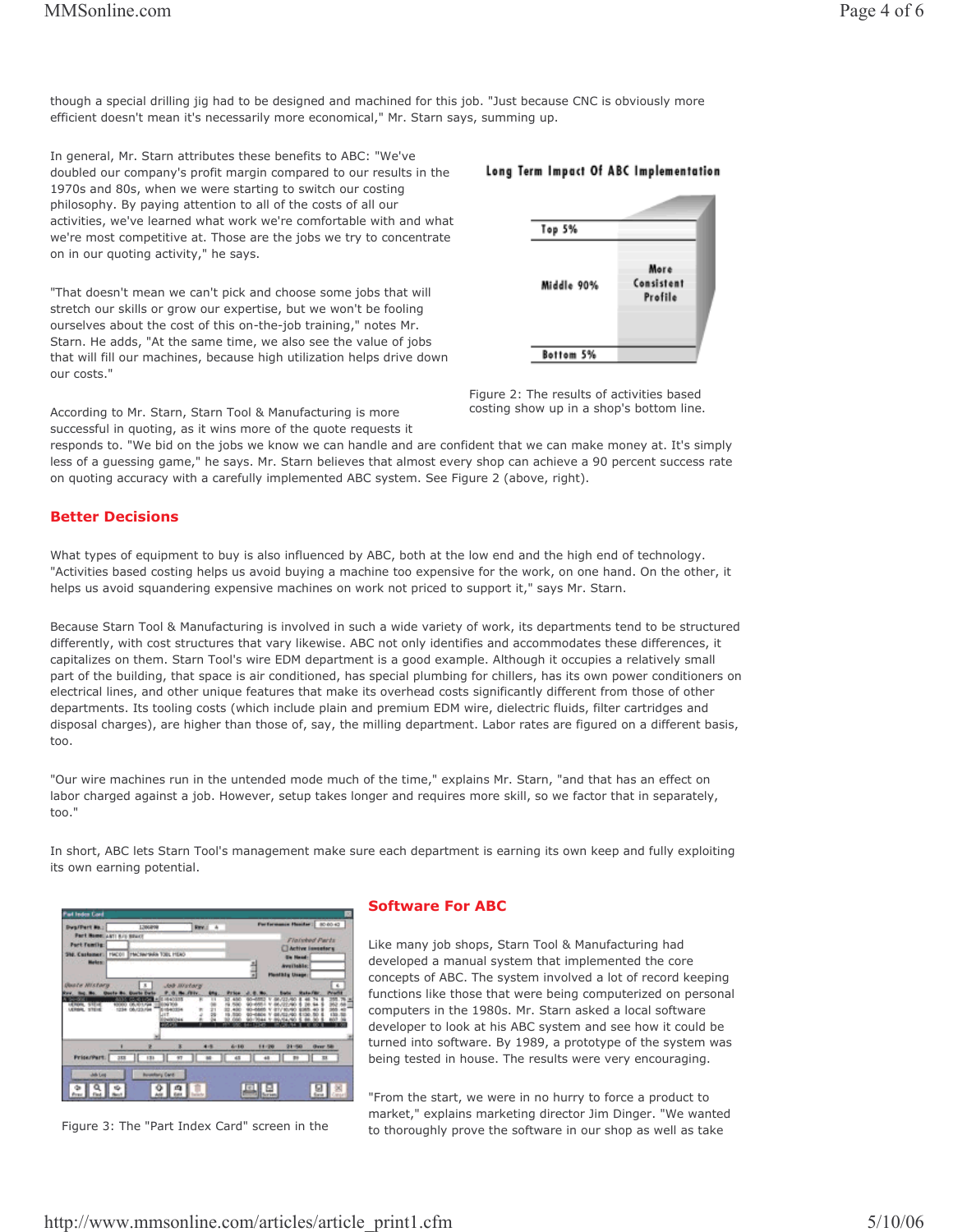Starn Job Shop Manager Plus system is typically the starting point for a more detailed analysis of comprehensive on-line job history.

advantage of its benefits, which was the main reason for developing it. At the same time, commercializing it had some benefits, too."

Licensing the software (known as Starn Job Shop Manager) to other shops would allow Starn Tool to recoup its considerable investment in its development, for one thing. For another, commercial success of the product would support its on-going enhancement and maintenance. As Mr. Dinger points out, Starn Tool has as much at stake in the viability of this product as every shop that becomes a user. "Having a software division with a life of its own is the best assurance that this software will have a future in our future, too," he says.

About five years ago, Bill Starn formed a partnership with Steve Pyne that created Starn Technical Services as a separate company, with its own headquarters in the Meadville area, as the software development organization. Steve Pyne, the independent software developer Bill Starn originally turned to, is now the head of Starn Technical Services.

Starn Shop Manager Plus is its flagship product, which is based on ABC principles. It is designed principally for small metalworking job shops. Currently, the software division has more than 30 systems in shops in five states, running on both PC and Mac platforms.

## **ABCs Of The System**

Licensed as a complete package, the software is modular, allowing new users to implement one section at a time and begin using it almost immediately. The Quoting module is usually the first to be implemented. The other two main sections are Shop Management and Job Costing.

According to Mr. Pyne, "the quoting module can be used with a shop's existing flat rate cost structure to get it going. Then, as the shop builds its databases and job histories, costs based on activities can be introduced into the quoting process. In the meantime, the shop will have been using the system to automate the preparation and generation of quotes.'

The heart of the system is the "Part Index Card," which summarizes and organizes pertinent data about each job according to a part number. This screen displays a comprehensive history of quotes, job orders, and inventory status for a specific part. See Figure 3.

As a shop begins working with the other modules, it will progressively, even seamlessly, move into an activities-based costing system. This is largely accomplished by how the system queries the user for information about jobs, machines, operations, and labor. For example, the screen devoted to capturing details about labor costs includes fields for employee wages, benefits, insurance costs, and so on. Information about machines and departments is similarly structured. Figure 4 (at right) shows a screen with sample data.

As Mr. Pyne explains, "The systems asks the user to make only distinctions or breakdowns where they are truly significant. This makes the system simple to use but far more valuable for making business decisions."

Mr. Starn stresses the importance of having a system that can help a small job shop prepare accurate quotes quickly. "The more quotes a shop can prepare the better. If you figure that a shop typically wins about 30 percent of the jobs it bids on, the number of timely, accurate quotes a shop is able to submit will



Figure 4: The Employee Information screen in the Shop Administration module reflects the activities based costing concepts that underlie the system. Similar screens exist for workstation and department information, allowing shop rates to be built up based on the factors that really matter.

greatly affect how much business the shop will have, to fill its machines and generate revenue."

Detailed process plans can be developed after a bid is accepted, he says, saving the shop from devoting too much time and too many resources on quotes that do not result in orders. "Job Shop Manager gives a shop the tools to check the accuracy of a quote and refine future quoting activity. As the shop becomes better educated about its costs and the jobs that were truly profitable—or not—the quoting process becomes more effective," Mr. Starn contends.